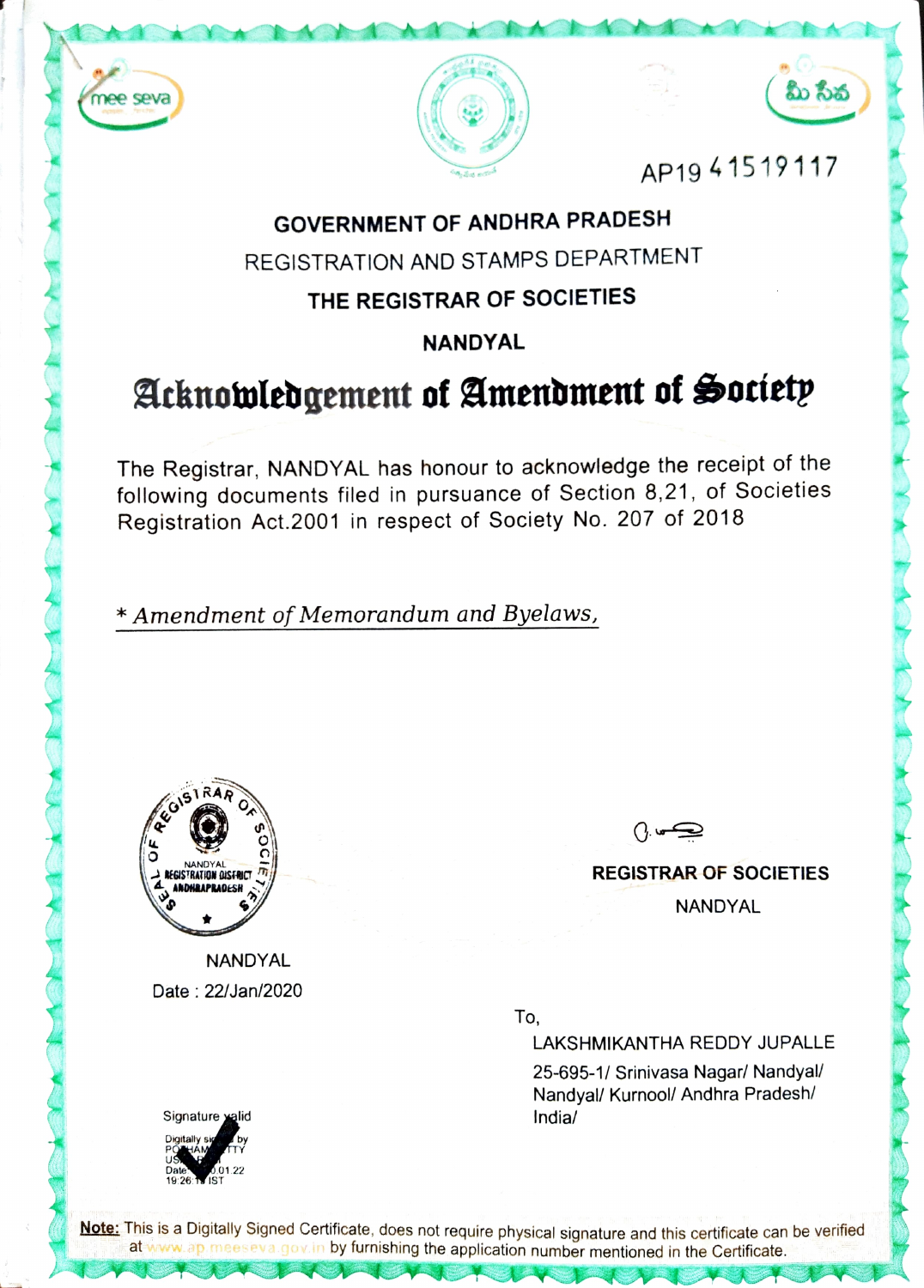(Maintained Under the Section 8,21, of the Societies Registration Act 2001)

| 1. Society Registration Number | [No : 207 of 2018]                                                             |  |
|--------------------------------|--------------------------------------------------------------------------------|--|
| 2. Name of the Society:        | <b>INIRMALA EDUCATIONAL SOCIETY</b>                                            |  |
| 3. Society Category:           | <b>Educational</b>                                                             |  |
| 4. Society Address:            | 25/695-1/ Srinivasa Nagar/ Nandyal/ Nandyal/ Kurnool/ Andhra<br>Pradesh/India/ |  |

### Member Details

| S.No         | Name of the office<br><b>Bearers</b>        | <b>Designation of their</b><br>local standing in the<br><b>Society</b> | Occupation      | Partner<br><b>Type</b> | <b>Residential Address</b>                                                                         |
|--------------|---------------------------------------------|------------------------------------------------------------------------|-----------------|------------------------|----------------------------------------------------------------------------------------------------|
| 1            | LAKSHMIKANTHA<br><b>REDDY JUPALLE</b>       | <b>PRESIDENT</b>                                                       | <b>BUSINESS</b> | <b>Existing</b>        | 25-695-1/ SRINIVASA<br>NAGAR/ NANDYAL/<br><b>NANDYAL/ KURNOOL/</b><br>Andhra Pradesh/ India        |
| $\mathbf{2}$ | <b>NIRMALA DEVI</b><br><b>JUPALLE</b>       | <b>VICE PRESIDENT</b>                                                  | <b>BUSINESS</b> | <b>Existing</b>        | 25-695-1/ SRINIVASA<br><b>NAGAR/ NANDYAL/</b><br><b>NANDYAL/ KURNOOL/</b><br>Andhra Pradesh/ India |
| 3            | <b>MURALINATH</b><br><b>REDDY JUPALLE</b>   | <b>JOINT SECRETARY</b>                                                 | <b>DENTIST</b>  | <b>Existing</b>        | 25-695-1/ SRINIVASA<br><b>NAGAR/ NANDYAL/</b><br><b>NANDYAL/ KURNOOL/</b><br>Andhra Pradesh/ India |
| 4            | <b>SINDHURA</b><br><b>MUKKU</b>             | <b>EXECUTIVE MEMBER</b>                                                | <b>BUSINESS</b> | <b>Existing</b>        | 25-695-1/ SRINIVASA<br><b>NAGAR/ NANDYAL/</b><br>NANDYAL/ KURNOOL/<br>Andhra Pradesh/ India        |
| 5            | <b>KALYAN KUMAR</b><br><b>REDDY JUPALLE</b> | <b>SECRETARY</b>                                                       | <b>BUSINESS</b> | <b>Existing</b>        | 25-695-1/ SRINIVASA<br>NAGAR/ NANDYAL/<br>NANDYAL/KURNOOL/<br>Andhra Pradesh/ India                |